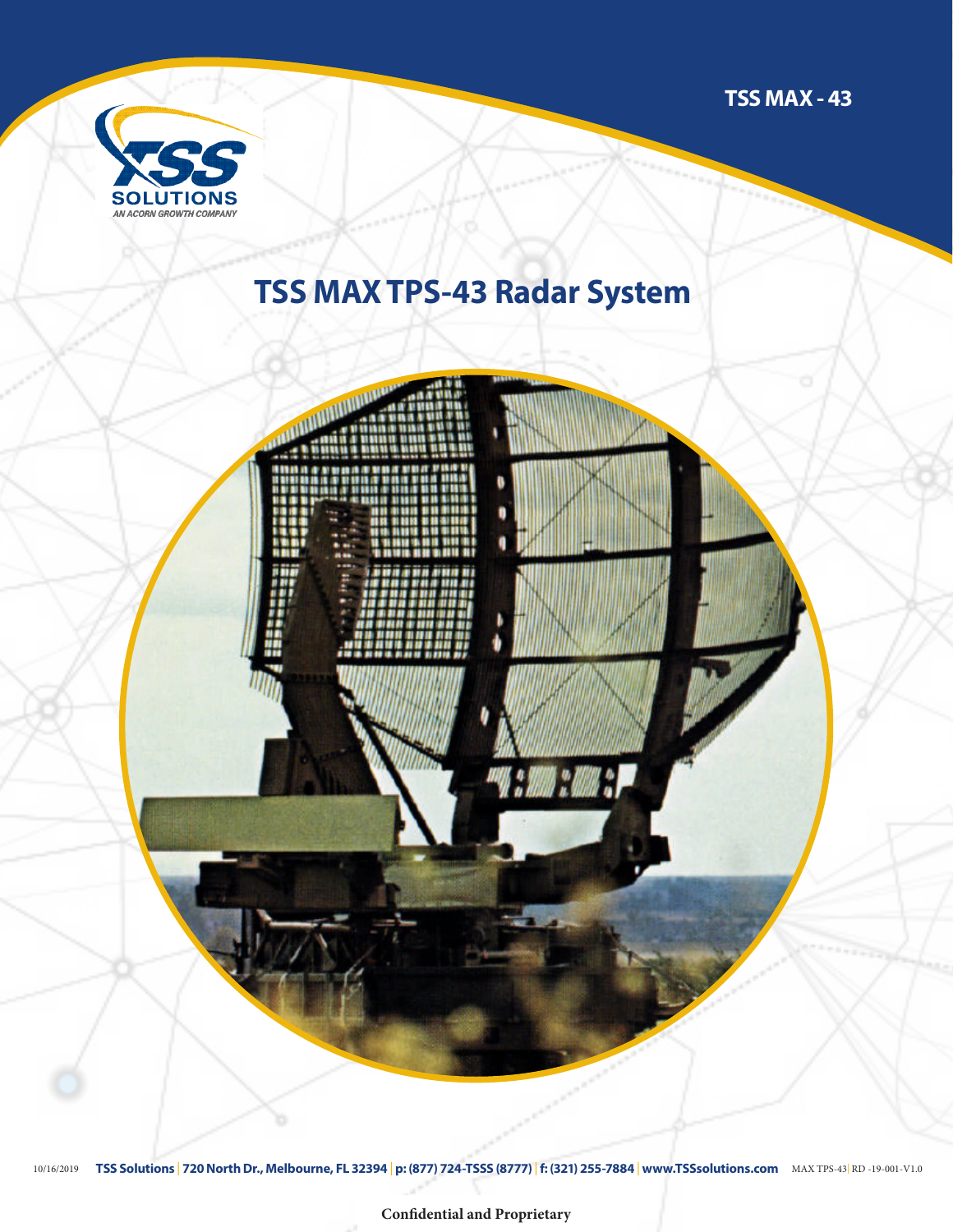

| <b>Description</b>                     | <b>TPS-43 Specifications</b>                    | <b>TSS MAX-43 Specifications</b>                                                                                                                                             |
|----------------------------------------|-------------------------------------------------|------------------------------------------------------------------------------------------------------------------------------------------------------------------------------|
| Performance                            |                                                 |                                                                                                                                                                              |
| 3D Range                               | 445 km / 240 nmi                                | 445 km / 240 nmi                                                                                                                                                             |
| Small Target Detection                 | 2.5 m2 at 408 km / 220 nmi                      | 1 m2 at 180 nmi                                                                                                                                                              |
| Probability of Detection Pd            | 80%                                             | 90%                                                                                                                                                                          |
| False Alarm Rate Pfa                   | $1 \times 10 - 6$                               | $1 x 10 - 6$                                                                                                                                                                 |
| Data Rate                              | 10 Seconds (6 rpm antenna)                      | 10 Seconds (6 rpm antenna)                                                                                                                                                   |
| Elevation coverage                     | to 20 degrees                                   | to 20 degrees                                                                                                                                                                |
| Height Accuracy                        | $+/- 457$ m at 185 km<br>+/-1500 ft. at 100 nmi | $+/- 400$ m at 185 km<br>$+/-1200$ ft. at 115 nmi                                                                                                                            |
| <b>Azimuth Resolution</b>              | 1.1 degrees                                     | 1.1 degrees                                                                                                                                                                  |
| Range Resolution                       | 152 m (500 ft.)                                 | 76 m (250 ft.)                                                                                                                                                               |
| Availability                           | > 95%                                           | $MTBCF > 5$ years                                                                                                                                                            |
| <b>ECM</b> and DCCM<br>Capabilities    | 13 bit Barker Code                              | 13 to 100 bit Barker Code                                                                                                                                                    |
| <b>Transmitter</b>                     |                                                 |                                                                                                                                                                              |
| Frequency                              | S-Band                                          | S Band                                                                                                                                                                       |
| Power Output                           | 3.5 MW typical 6.5 uSec pulse<br>fixed          | 4 MW adjustable by pulse width 6.5 to 245 uSec                                                                                                                               |
| <b>Frequency Modes</b>                 | Fixed, Agile or MTI agility (16<br>Frequencies) | Fixed, Agile, MTI agility, MTD, STAE, MTD, VIP, Stagger,<br>(100 Frequencies) 5 of 20 selected by software                                                                   |
| Type                                   | Twystron driven by broadband<br><b>TWT</b>      | Klystron driven by Solid State Driver                                                                                                                                        |
| Stability of Transmitter               |                                                 | 1 x 10 -11 Year GPS Supervised                                                                                                                                               |
| Duty Cycle                             |                                                 | .2145% @ 6.5 uSec Pulse, 6% @ 245 uSec Pulse<br>(Pk 3.4Meg - 113Kw/Avg 24-26Kw maintained)                                                                                   |
| Modulator Output Pulse                 |                                                 | 100-125 kV 80-100 Amps (tube dependent)                                                                                                                                      |
| Vision upgrade RF Driver               |                                                 | 4 kW Solid State with adjustable gain.                                                                                                                                       |
| Vision upgrade FrequencyGen-<br>erator |                                                 | GPS Supervised accuracy and stability, JATS, MTI Pulse,<br>Pulse Stagger Mode.<br>New modes: Long Pulse, Extended Pulse, Extended Barker<br>Code, Digital Chirp 100 Channels |

10/16/2019 **TSS Solutions** | **720 North Dr., Melbourne, FL 32394** | **p: (877) 724-TSSS (8777)** |**f: (321) 255-7884** | **www.TSSsolutions.com** MAX TPS-43| RD -19-001-V1.0